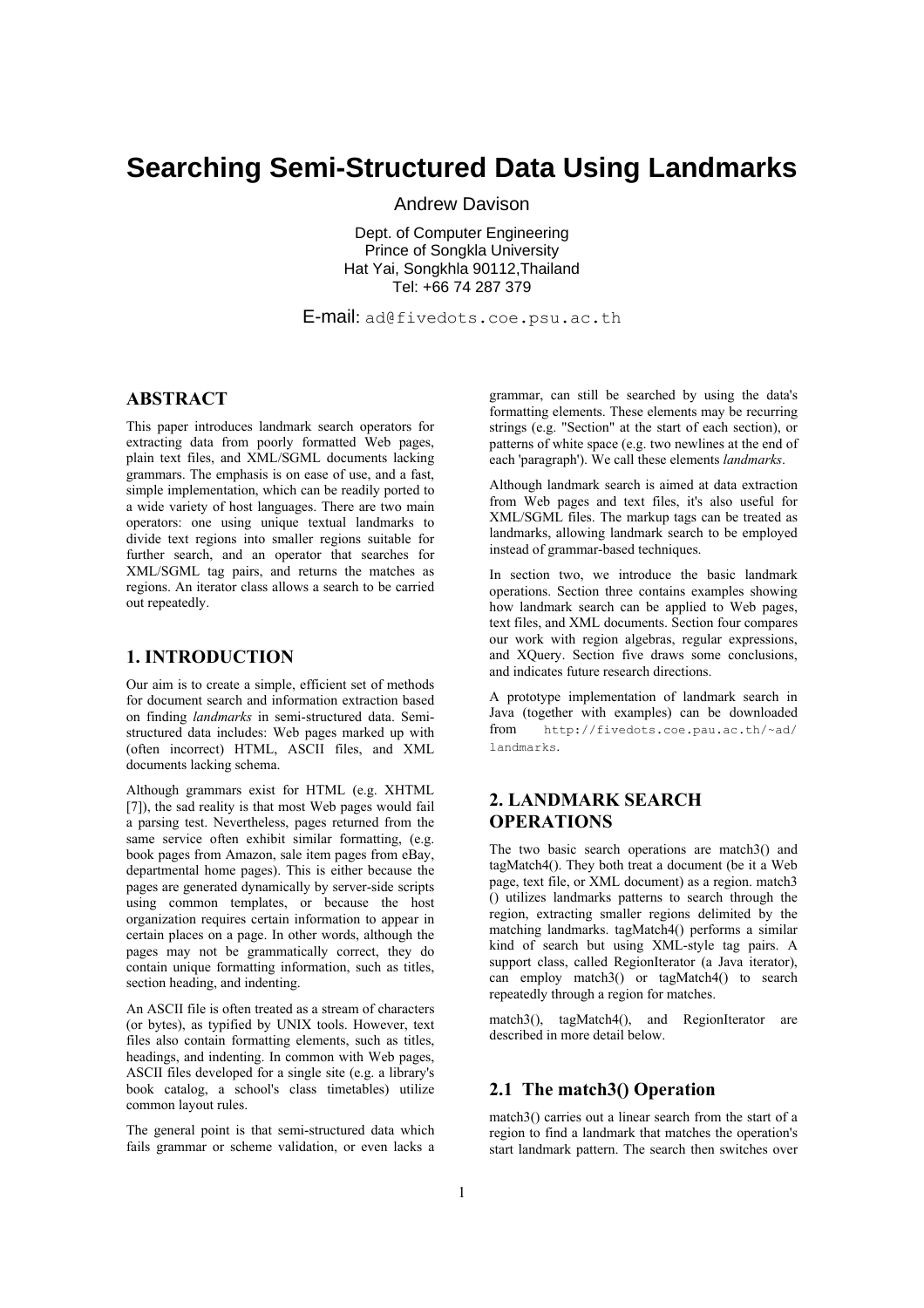to looking for a landmark that matches the operation's end landmark pattern. The result is a region separated into three parts: the left, matching, and rest regions. The matching region is usually of most interest since it lies between the start and end landmarks.

The search result is shown graphically in Figure 1.



Figure 1. A Landmark Search using match3().

Landmark searches can be applied to the component regions, to 'zoom in' on areas of interest. When the information has been located, the region can be converted into a string, and manipulated using operations available in the host language.

match3() can be defined more formally:

pr.match3(slp, elp) returns {lr, mr, rr}

#### where

pr is  $\{a_0..a_i, sl_0..sl_k, b_0..b_l, el_0..el_m, c_0..c_n\}$ the parent region,

slp matches  $sl_0..sl_k$ , the start landmark, and does not match anything in  $a_0$ ... $a_i$ , slp is  $slp_0..slp_k$ , the start landmark pattern,

elp matches  $el_0$ .. $el_m$ , the end landmark, and does not match anything in  $b_0..b_l$ , elp is elp $_{0}$ ..elp<sub>m</sub>, the end landmark pattern,

lr is  $\{a_0..a_i, sl_0..sl_k\}$ , the left region, mr is  ${b_0,b_1}$ , the matching region, rr is  ${b_0..b_l, el_0..el_m, c_0..c_n}$ , the rest region

Otherwise pr.match3(slp, elp) returns null.

A region is treated like a character sequence when being searched. The ".." symbol denotes a subsequence of characters.

The meaning of the "matches" operation will vary depending on the implementation; our Java prototype uses string equality: x..y matches s..t if the two subsequences contain the same text.

As the definition suggests, match3() can use string operations to perform a linear search over the parent region. The algorithmic complexity depends on the length of the sequence, and the cost of the "matches" operation. In general, if the landmark patterns are sufficiently small, then the algorithmic cost is on average  $O(n)$ , where *n* is the length of the parent region.

Our implemented match3() operation is a little more general than the one outlined here. It is possible to specify that matching only succeeds when the m<sup>th</sup> suitable start landmark is located in the parent region (rather than just the first, as here). Also the chosen end landmark can be set to be the  $n<sup>th</sup>$  one found, counting from the start landmark's position.

#### **2.2 The tagMatch4() Operation**

tagMatch4() searches for tag pairs (e.g. <P> and  $\langle P \rangle$ ). On the face of it, this operation seems unnecessary since the tags could be represented by landmarks, and so found using match3(). However, there are two reasons for employing a separate method.

The first is that a start tag (e.g.  $ltitle$ ) may contain attributes, and we want to record them in an attribute region. The other reason is that tags may be nested (e.g.  $a \leq u$  list may appear as an item inside another <ul> list). The search ignores nesting, and finds the end tag which is at the same 'level' as the start tag.

tagMatch4() carries out a linear search from the start of a region to find a start tag that matches a supplied tag pattern. If the start tag contains attributes, these are stored in an attribute region. Then the search switches over to looking for an end tag that matches the tag pattern, with the proviso that the end tag must occur at the same level as the start tag.

The result is a parent region separated into four smaller regions: the left, matching, rest, and (potentially empty) attribute region.

Figure 2 shows the search graphically.



Figure 2. A Tag Search using tagMatch4().

Any of the four regions can be searched further by applying match3() or tagMatch4() to it.

tagMatch4() can be defined more formally:

pr.tagMatch4(tag) returns {lr, mr, ar, rr}

where

pr is  $\{a_0..a_i, st_0..st_k, b_0..b_l, et_0..et_m, c_0..c_n\}$ , the parent region,

( "<"+tag+">" matches  $st_0..st_k$ , the start tag, and ar, the attribute region, is null ) or ( "<"+tag+" "+  $ar_0.ar_n$ +">" matches  $st_0.st_k$ , and ar is  $\{ar_0.ar_p\}$ ), tag is  $t_0$ ... $t_r$ , the tag pattern, the tag pattern does not match anything in  $a_0 \cdot a_i$ ,  $\text{counter} = 0$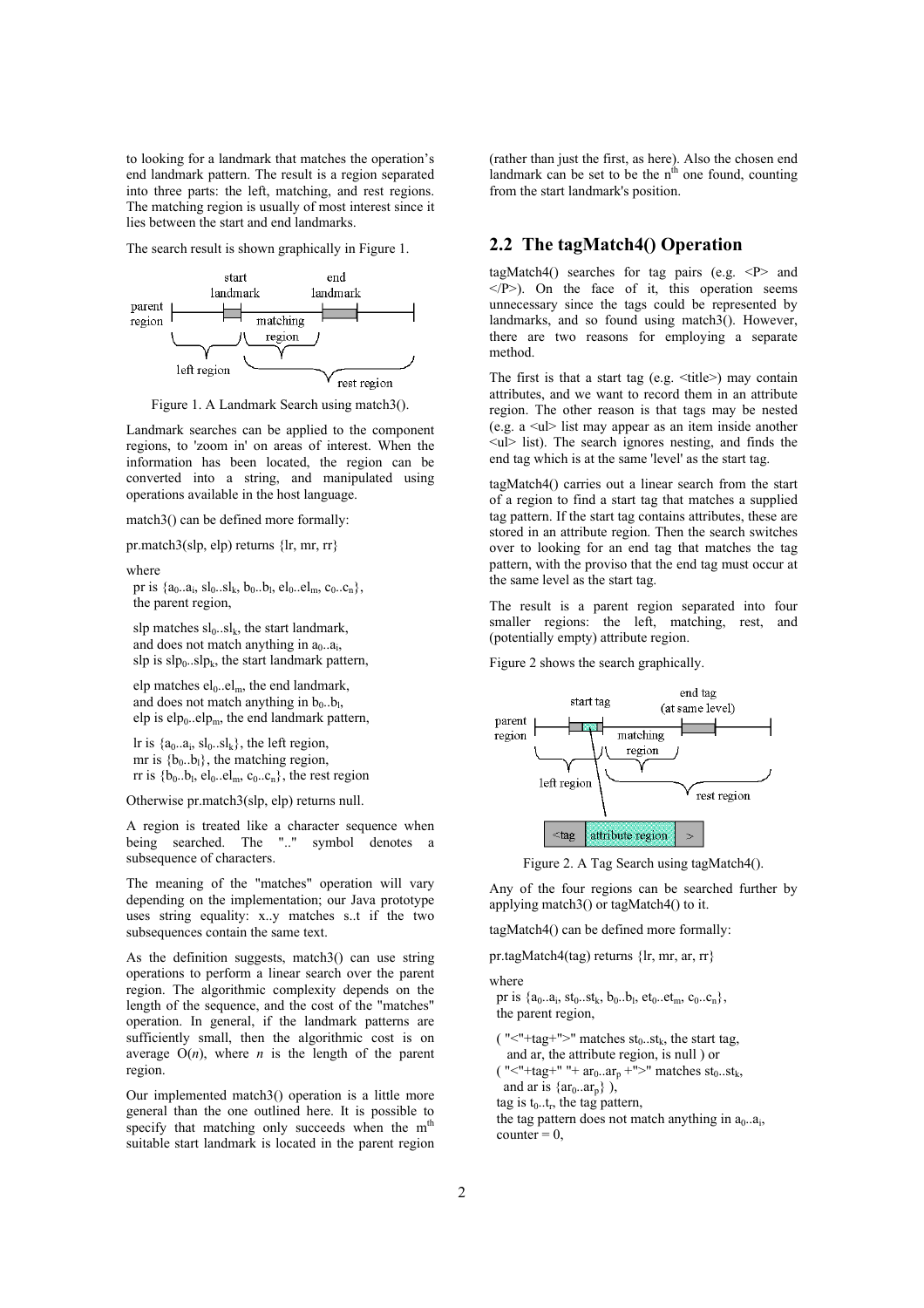startTag is "<"+tag+">" or "<"+tag+" " and endTag is " $\le$ /"+tag+">",

counter += count of startTag matches in  $b_0..b_1$  – count of endTag matches in  $b_0..b_l$ ,

endTag matches  $et_0.let_m$ , the end tag, and counter  $== 0$ 

lr is  $\{a_0, a_i, sl_0, sl_k\}$ , the left region, mr is  ${b_0,b_1}$ , the matching region, rr is  ${b_0,b_1, el_0..el_m, c_0..c_n}$ , the rest region

Otherwise pr.tagMatch3(tag) returns null.

As in match3(), "matches" uses simple character comparisons between the tag pattern and the start and end tags.

The notion of level is captured with a counter which records the number of start and end tags encountered between the matching start tag and its corresponding end tag. The counter is incremented when another matching start tag is identified, and decremented when an end tag is encountered. The matching end tag is at the same level as the original start tag when the counter returns to 0.

The complexity of tagMatch4() depends on the length of the sequence, and the cost of the "matches" operation. The tag patterns are sufficiently small that the algorithmic cost is on average  $O(n)$ , where *n* is the length of the parent region.

Our implemented tagMatch3() operation is more general than the one outlined here. It is possible to specify that successful tag matching only occurs when the m<sup>th</sup> suitable starting tag is located in the parent region.

#### **2.3 The Sequence Class**

The implementation of the regions utilizes a Sequence class to reduce network and memory load.

The top-level region for the entire document is filled with text via a Sequence object which manages the downloading of the Web page or the reading of the local file. The Sequence object reads the text from the Web or local file a line at a time, and only reads a line when prompted by the region. This 'lazy' behaviour means that only as much of the Web page or file is loaded as is necessary to perform a search.

#### **2.4 The RegionIterator Class**

The landmarks operations are not intended to be a complete notation or language for text extraction. The host language is expected to have the usual control structures for looping, switching, and recursion, and (rudimentary) support for strings.

For example, repeated search through a parent region, looking for every matching region, can be coded using a while-loop and match3() (or tagMatch4()). A fragment of pseudo-code illustrates the idea:

```
Region r = \frac{1}{x} region to be searched */
String slp, elp =
   /* start and end landmark patterns */
while (r.\text{match3}(slp, elp) == {left, matching, attribute, rest}) {
   // use matching region...
  r = rest; // examine rest of region
}
```
However, searching for all the regions that match landmark (or tag) patterns is such a common task, that we have packaged it up inside a RegionIterator class. Several examples of its use appear in the next section.

# **3. SEARCH EXAMPLES**

This section contains three Java examples using the landmark operations: details are displayed about a specified Amazon.com book, price information is extracted from a text file of airline fares, and statistics are collected from an XML version of *Macbeth*.

The complete code for all these examples, and some others, can be downloaded from http://fivedots.coe.pau.ac.th/~ad/ landmarks.

#### **3.1 Extracting Amazon Book Details**

Given a book's ISBN number, details about its title, prices, reviews, and sales ranking are extracted from the Amazon.com page for the book, and printed to standard output. Typical output is:

```
Retrieving Amazon's page for 0596007302
Accessing URL:http://www.amazon.com/exec/
obidos/tg/detail/-/0596007302
Title: Amazon.com: Books: Killer Game
Programming in Java
List Price: $44.95; Amazon Price: $29.67
Star Rating: 4-5; No. of Reviews: 3
Sales Rank: 6,236
```
The top-level region for the book's Web page is created, then searched in various ways:

```
String AMAZON URL =
  "http://www.amazon.com/exec/obidos/tg
  /\text{detail}/-\text{/}";
System.out.println("Retrieving
 Amazon's page for " + isbn);
Region topR =new Region(AMAZON URL + isbn);
System.out.println("Title: " +
            topR.tagMatch("title"));
showPrices(topR);
```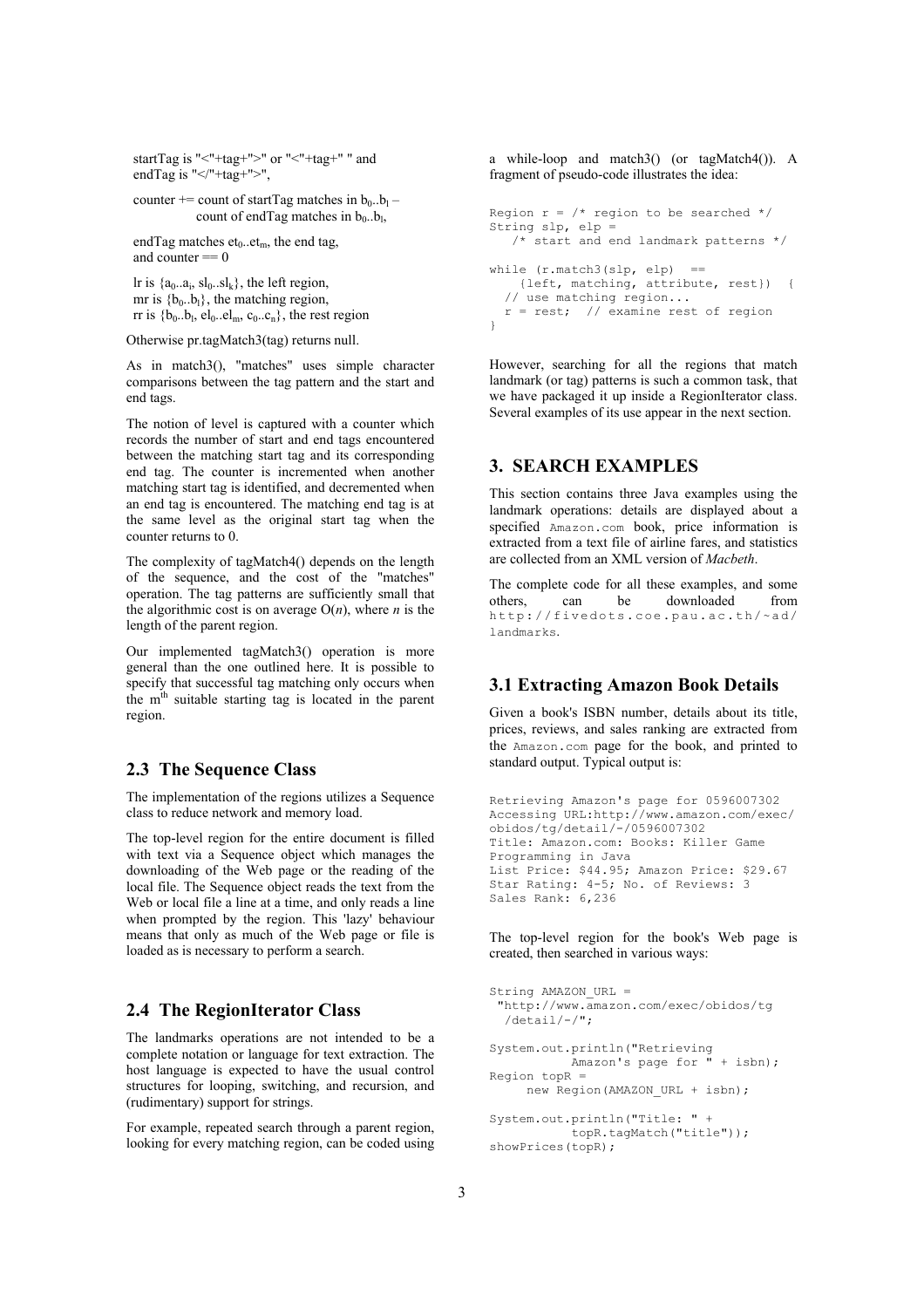showReviewInfo(topR); // see below showRank(topR);

The title is obtained by searching for the tag pattern "title". This was determined by looking at the source code for several Amazon book pages, and noting that their titles were always wrapped in a "title" tag pair.

The version of tagMatch() used here only returns the matching region, which is cast to a string in println() by Region's toString() method.

Amazon summarizes review details with a star rating (out of 5), and the number of reviews. This part of a book's Web page has the format:

```
<img src="http://.../common/customer-
reviews/stars-4-5.gif"
height="12" border="0" width="64" />
based on 3 reviews.
```
The long URL always ends with "common/customerreviews/" and a GIF file for the stars image. The surrounding text contains many tables, links, comments, fragments of JavaScript, and white space. The search can ignore all of this by focussing only on the unique landmarks in the source fragment:

```
private void showReviewInfo(Region r)
{
   Region reviewsRegion =
       r.match("common/customer-reviews/",
               "review");
  Region starsRegion =
     reviewsRegion.match("stars-",".gif");
   Region numReviewsRegion =
     reviewsRegion.match("based on "," ");
   System.out.println("Star Rating: " +
       starsRegion + "; No. of Reviews:" +
       numReviewsRegion);
}
```
reviewsRegion is created with match(), which returns the matching region between the two landmark patterns. For the example above, reviewsRegion will be:

```
{stars-4-5.gif"
height="12" border="0" width="64" />
based on 3 }
```
There is a space after the '3' at the end of the region.

starsRegion gets {4.5} from reviewsRegion, while numReviewsRegion extracts {3}.

The approach used by showReviewInfo() is quite common: first get *fairly* close to the required information with a region that cuts away *most* of the irrelevant data. This region should utilize landmarks which are unique across the entire document. The data is obtained in the second stage, using local landmarks next to the information, which only have to be unique within the region (e.g. in reviewsRegion).

# **3.2 Looking for Airfares**

We want to retrieve the cost of a roundtrip flight between two cities from "airfares.txt". The information for a city is formatted like the following example:

| Tо    |       | Roundtrip Fares Departing From BOSTON, MA |  |  |
|-------|-------|-------------------------------------------|--|--|
| \$189 | \$209 | INDIANAPOLIS, IN<br>PITTSBURGH, PA        |  |  |

The collection of roundtrip fares for a city start with the "Roundtrip Fares" heading, a dotted line, then multiple price lines. The lines end with two newlines before the next city collection.

The first step is to iterate through the city information until we find the desired 'from' city:

```
Region topR = new Region("airfares.txt");
showTripPrice(topR, "PHILADELPHIA",
                     "PITTSBURGH");
```

```
private void showTripPrice(Region topR,
                  String from, String to)
// show price of flight from-->to
{
  RegionIterator tripRegions =
      new RegionIterator(topR,
                 "Roundtrip", "\ln \ln");
   // iterate through the trip regions
   while (tripRegions.hasNext()) {
    Region tripRegion =
        (Region) tripRegions.next();
     Region fromRegion =
         tripRegion.match("From ", ", ");
     if (fromRegion.contains(from)) {
       // this trip is about <from>
      showToPrice(tripRegion, from, to);
       return;
    }
   }
   System.out.println("No fares found
                       from " + from);
} // end of showTripPrice()
```
The RegionIterator repeatedly searches for the landmarks "Roundtrip" and "\n\n" which delimit the collection of roundtrip fares for a city. Each call to next() returns the next collection, storing it in tripRegion. The 'from' city is extracted by pulling the region between "From " and ", " from tripRegion,. This corresponds to {BOSTON} in the example above. If this is the desired city then showToPrice() looks at each price line to find the city we are interested in. This requires another RegionIterator: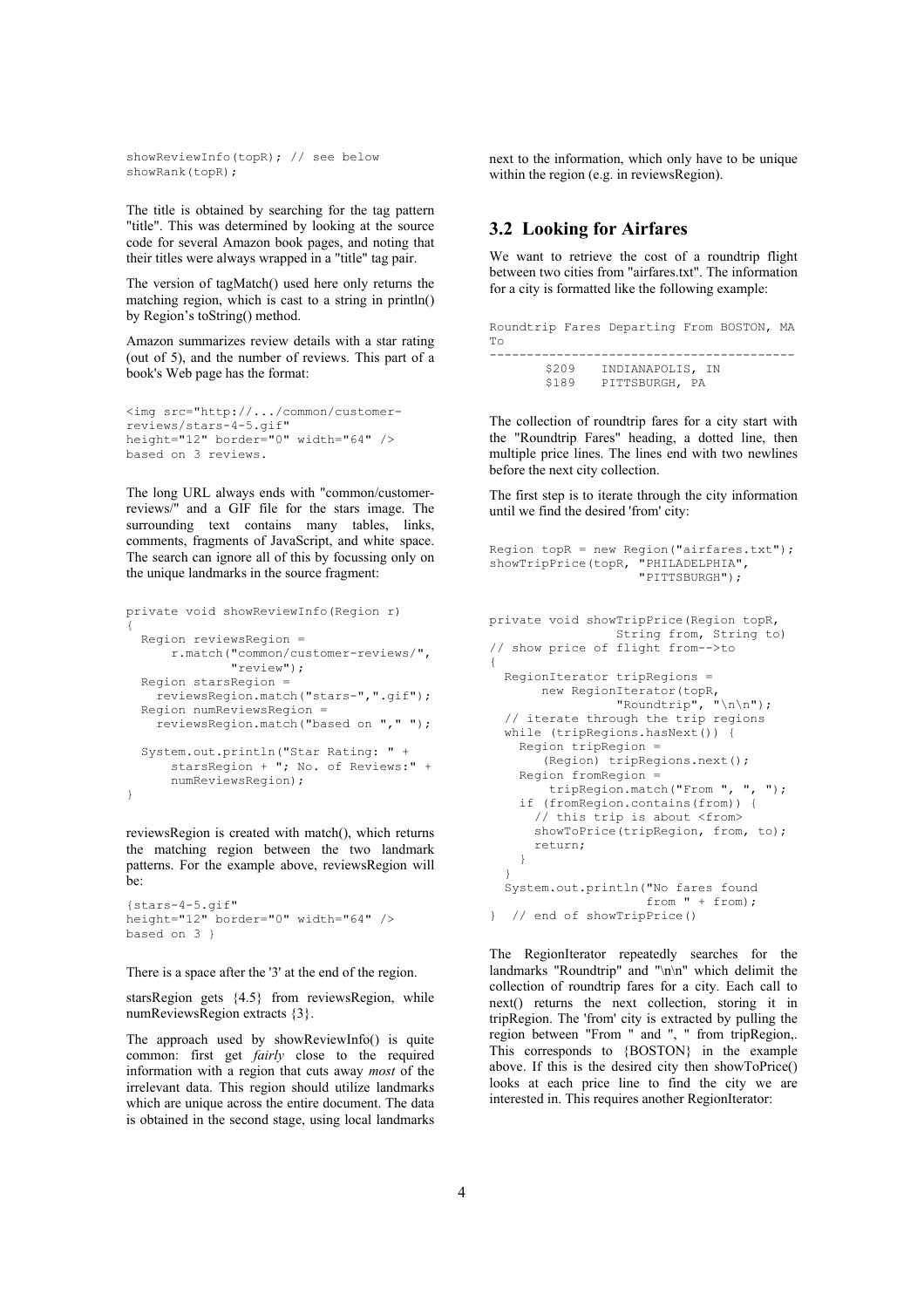```
RegionIterator priceRegions =
   new RegionIterator(tripRegion,
                 "$", ", ");
```
This iterator extracts the price and 'to' city information from each price line. For the fares table above, toRegions will deliver {209 INDIANAPOLIS} and {189 PITTSBURGH}.

This example shows the utility of the RegionIterator for repeatedly applying a landmark pattern.

# **3.3 How Worried is Macbeth?**

The "Cafe con Leche XML News and Resources" Web site (http://www.ibiblio.org/xml/) includes many plays by Shakespeare, formatted by Jon Bosak. We chose to examine *Macbeth* to discover just how many times Macbeth talks about "Birnam" and "Dunsinane" before his well-deserved end. This is admittedly rather silly, but it illustrates the ease of searching over a large XML file with complicated formatting, without employing a grammar/schema.

Landmark search means that most of the XML formatting can be ignored. The relevant parts for this task are the SPEECH tag pairs which wrap up speeches. A SPEECH block starts with a SPEAKER tag pair and one or more LINE tag pairs. For example:

```
<SPEECH>
<SPEAKER>MACBETH</SPEAKER>
<LINE>That will never be</LINE>
<LINE>Who can impress the forest,
     bid the tree</LINE>
 :
<LINE>Of Birnam rise, and our
      high-placed Macbeth</LINE>
    :
<LINE>Reign in this kingdom?</LINE>
</SPEECH>
```
The code iterates through each speech block, and, if the speaker is Macbeth, records the number of occurrences of the words "Birnam" and "Dunsinane":

```
Region topR = new Region("macbeth.xml");
Region speechRegion, speakerRegion;
String speechStr;
int numWords = 0;
RegionIterator speechIter = new
    RegionIterator(topR, "SPEECH");
while (speechIter.hasNext()) {
   // iterate through the SPEECH blocks
   speechRegion =
        (Region) speechIter.next();
   speakerRegion =
      speechRegion.tagMatch("SPEAKER");
   if (speakerRegion.contains("MACBETH")){
     // is the speaker Macbeth?
     speechStr = speechRegion.toString();
     numWords +=
       countString(speechStr, "Birnam") +
       countString(speechStr,"Dunsinane");
```

```
 }
}
System.out.println("No. words: " +
                               numWords);
```
The RegionIterator uses a "SPEECH" tag pattern to iterate through the speeches. The "SPEAKER" text is pulled from the speech and if it contains "MACBETH", then the number of times that "Birnam" and "Dunsinane" appear in the rest of the speech are counted. Incidentally, the count for the play is 10.

countString() is a simple method (written by us) that uses String.indexOf() to search over the supplied string and count the number of times a given substring is found.

# **4. COMPARISONS WITH OTHER APPROACHES**

In this section we compare landmark search with region algebras, regular expressions, and the XQuery language.

# **4.1 Region Algebras**

Region algebras include PAT expressions [6], overlapped lists [2], and nested region algebras [4]. They treat a region as a contiguous portion of text, delimited by landmarks (also called anchors and match points). The algebras typically allow relationships to be expressed between regions, including 'precedes', 'follows', and 'contains', and support operations for creating region sets using union, intersection, and exclusion.

Landmark search employs a similar underlying model, but without sets and most of the region operators; this simplifies the model considerably. Also, tag-based landmarks are singled out for extra support, due to their importance.

WebL is a Web page manipulation language, with region algebras underpinning its text search capabilities [5]. Its tag-based matching is similar to the version of tagMatch() that returns only a matching region. WebL employs regular expressions for matching against unstructured text.

## **4.2 Regular Expressions**

Regular expressions have problems searching over structured text, the foremost being their default use of leftmost longest match [1]. That search mechanism is a good choice when the text is being tokenized into numbers or words, but consumes too much data when applied to repeating text patterns. Regular expressions are also unable to count, making it impossible for them to deal with arbitrarily nested elements such as tags.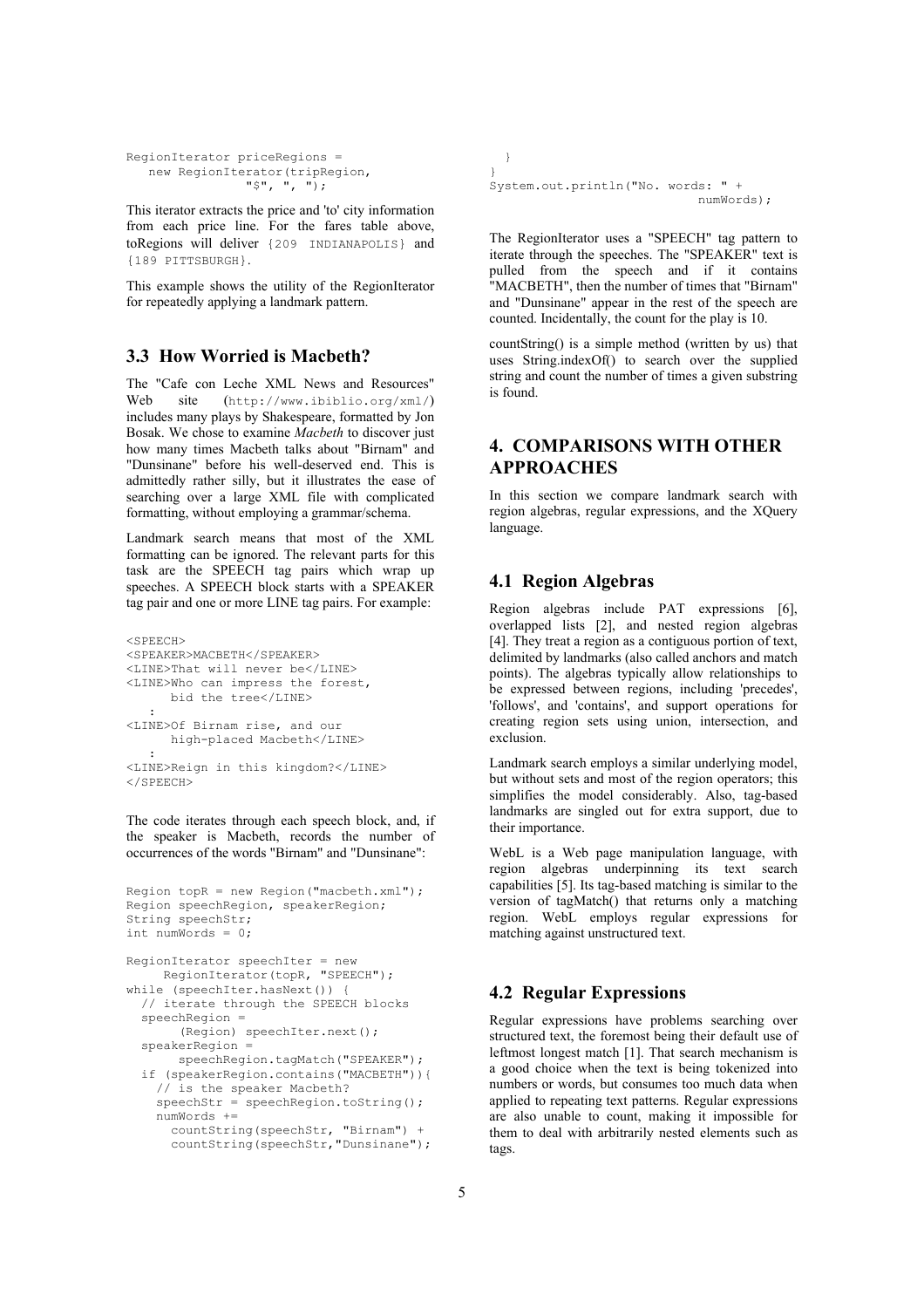Regex libraries, as found in Perl 5 and java.util.regex, have introduced lazy quantifiers [3], which can simulate simple forms of landmark search. However, the formulation also needs to employ other extensions such as a multiline mode, back references, word boundaries for repeated search, and numerical quantifiers. Even with these additions, regexs are still unable to correctly handle searches involving nested tags.

# **4.3 XQuery**

XQuery is an extremely powerful SQL-like language for finding and extracting elements and attributes from XML documents [9]. XQuery utilizes XPath path expressions, which represent the XML document as a tree of nodes of various types, and offers a large number of operations for manipulating nodes and node sets [8].

Most XQuery queries are FLWOR expressions, such as the following one for printing a title of a book when its cover price is more than \$30:

```
for $x in doc("books.xml")/bookstore/book
where $x/price > 30
return $x/title
```
The landmark version of this query is surprisingly similar, and not too much longer:

```
Region topR = new Region("books.xml");
RegionIterator ri =
   new RegionIterator(topR, "book");
while (ri.hasNext()) {
  // iterate through the books
  Region bookRegion = (Region) ri.next();
  Region priceRegion =
           bookRegion.tagMatch("price");
  double price = 0.0;
   try { //convert price string to double
    price = Double.parseDouble(
                             priceRegion);
   }
  catch(NumberFormatException e){}
   if (price > 30.00)
     System.out.println(
         bookRegion.tagMatch("title"));
}
```
Landmark search is not meant to be a complete query language. It is restricted to data extraction, and relies on its host language for other features (such as parsing numbers).

# **5. CONCLUSIONS AND FUTURE WORK**

Landmark search consists of two basic operations. match3() and tagMatch4(). match3() utilizes landmark patterns to identify regions within a parent region,

while tagMatch4() uses tag pairs to find regions. Repeated application of these operations can be carried out using a RegionIterator class.

Although landmark search only employs a few operators, it is capable of extracting information from poorly formatted Web pages, plain text files, and XML documents lacking grammars or schemas.

The underlying aim of this work was to develop a small set of operations, that could be easily understood, readily added to a host language, and efficiently implemented. This contrasts with featurerich alternatives, such as region algebras, regex packages, and XQuery.

The landmark operators currently pattern match via text comparison. It would be useful to add a (limited) set of regular expression capabilities. For example, case insensitivity, and meta-characters that match with the start and end of a region (i.e. the '^' and '\$' symbols found in some regexs).

Supporting more regular expression power, perhaps multiplicity  $(^{*})$  and selection  $(|')$ , would allow landmark patterns to match against arbitrary numbers and words. However, this generality may not be required since landmarks and tag patterns tend to be unique strings.

A prototype Java implementation of the landmark operators (together with examples) can be downloaded from http://fivedots.coe.pau.ac.th/~ad/ landmarks.

## **6. REFERENCES**

- [1] Clarke, C.L.A. and Cormack, G.V. On the use of regular expressions for searching text, *ACM Transactions on Programming Languages and Systems,* 19, 3, 413–426, May, 1997.
- [2] Clarke, C.L.A., Cormack, G.V., Burkowski, F.J. An algebra for structured text search and a framework for its implementation, *The Computer Journal*, 38, 1, 43-56, 1995.
- [3] Friedl, J.E.F. *Mastering Regular Expressions: Powerful Techniques for Perl and Other Tools,* O'Reilly and Associates, 2nd ed., 2002.
- [4] Jaakkola, J. and Kilpeläinen, P. *Using sgrep for Querying Structured Text,* Department of Computer Science, University of Helsinki, Report C-1996-83, November, 1996.
- [5] Kistler, T. and Marais, H. WebL a programming language for the Web, In *Computer Networks and ISDN Systems, Proceedings of the WWW7 Conference*, 30, 259-270, April, 1998.
- [6] Salminen, A. and Tompa, F.W. PAT expressions: an algebra for text search, *Acta Linguistica Hungarica,* 41, 1–4, 277–306, 1992.